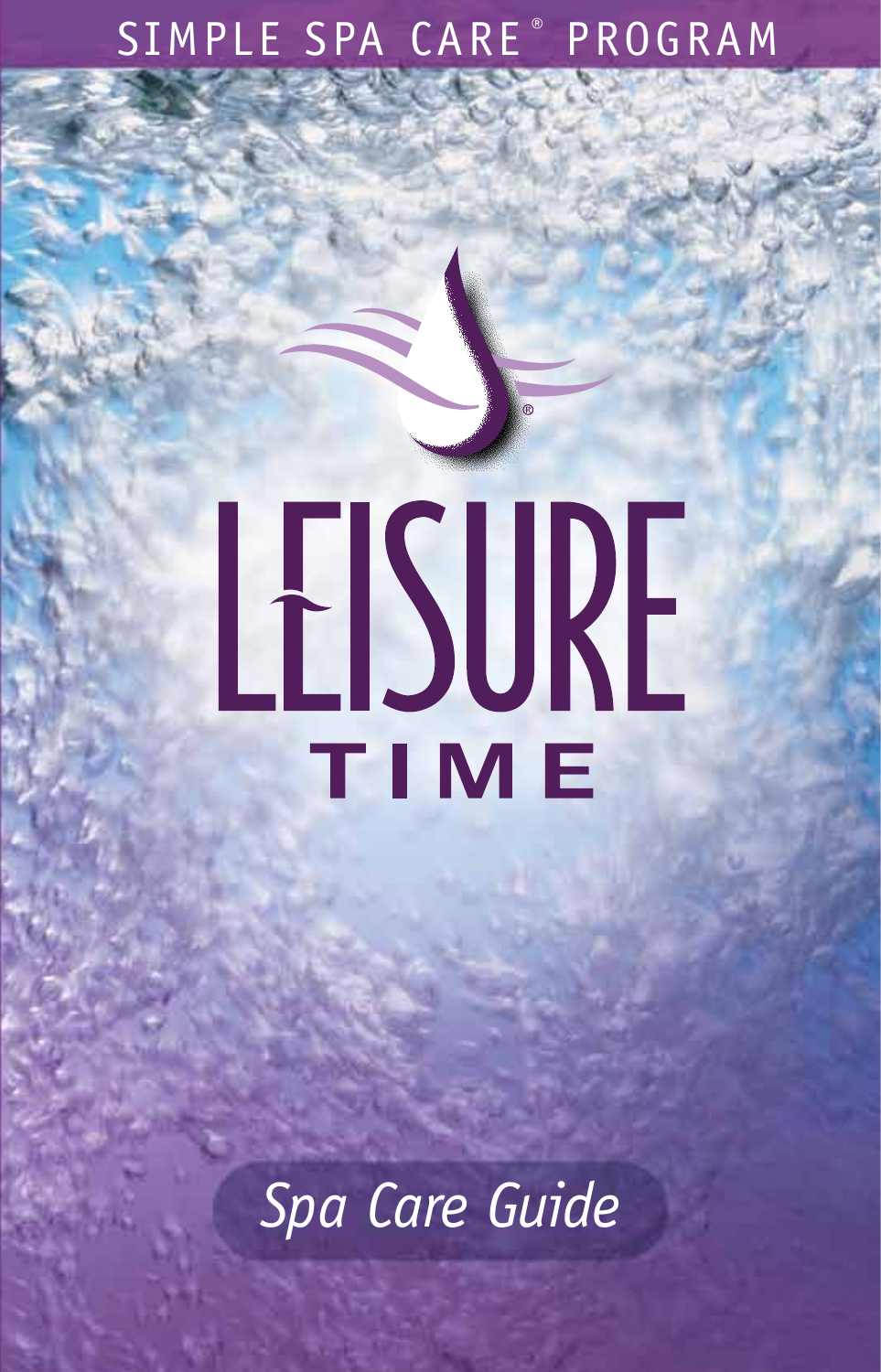#### **table of contents**

| Getting Started 2                       |  |
|-----------------------------------------|--|
| Filling Your Spa. 3                     |  |
| Balancing the Water. 3                  |  |
| Adding a Sanitizer 5                    |  |
| Chlorine 6                              |  |
| Bromine and Ozone 7                     |  |
| Reserve & Renew <sup>®</sup> System 8   |  |
| Free System 9                           |  |
| Free Dosage Charts 10                   |  |
| Simple Spa Care <sup>®</sup> Program 11 |  |
|                                         |  |
| Spa Tips 14                             |  |
| Problem Solver  15                      |  |
| Product Guide 16                        |  |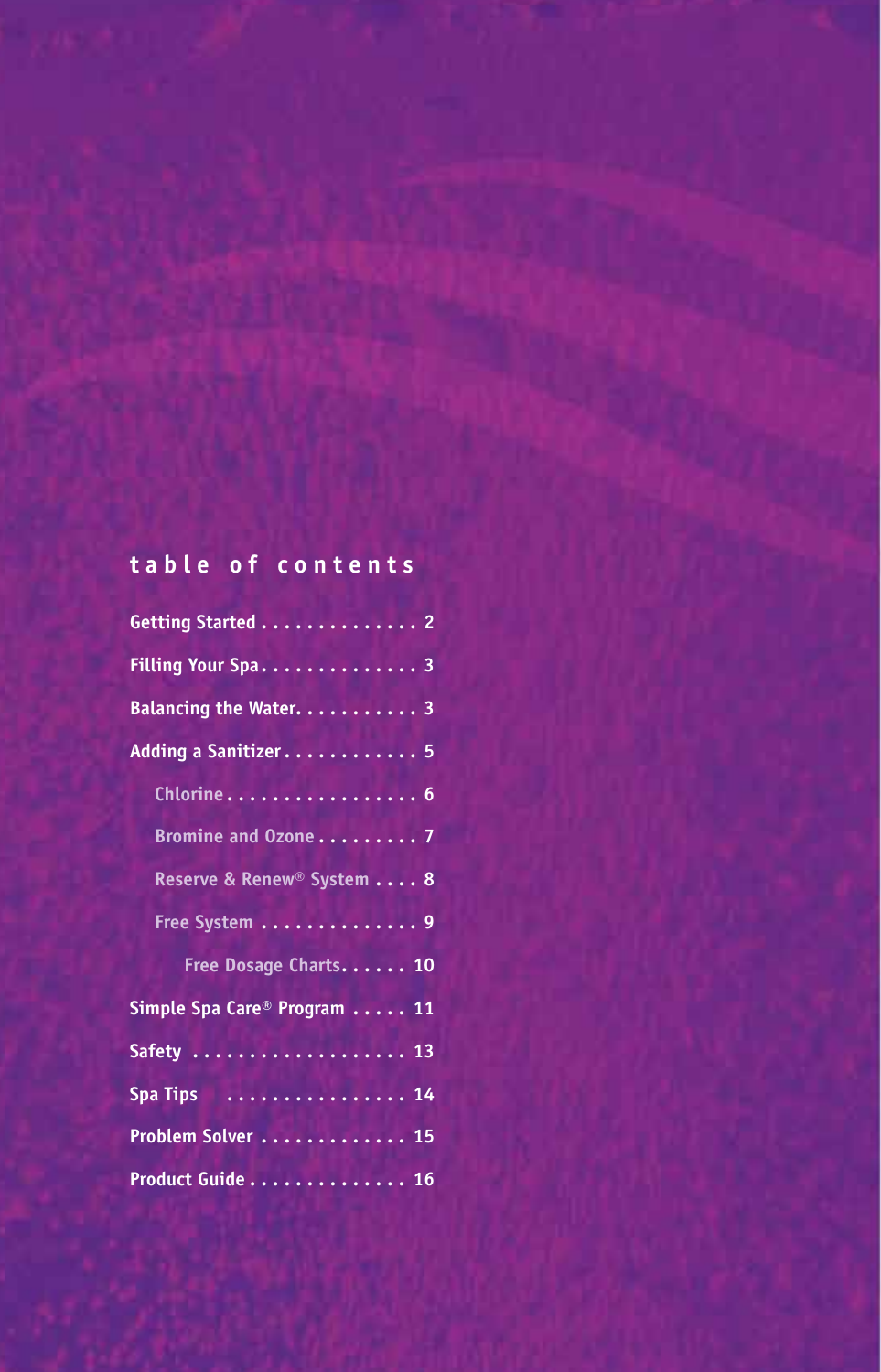### Congratulations on the purchase of your new spa or hot tub!

It's time to start relaxing. As a new spa owner, you now have the pleasure of escaping from day-to-day stress while soaking in hot bubbling water.

In order to enhance your spa experience, *Leisure Time Spa*  has prepared this Spa Care Guide to provide you with general information on how to care for your spa and spa water. Once

your spa has been filled and treated, you will be able to enjoy it with minimal maintenance using our quick and easy 10-minute-a-week Simple Spa Care<sup>®</sup> program.

*Now relax and enjoy your spa with the Simple Spa Care® program from Leisure Time Spa*.



Visit **LeisureTimeSpa.com** for valuable information on the complete line of Leisure Time® products, an online water test, a glossary of spa water care terms and a comprehensive troubleshooting guide.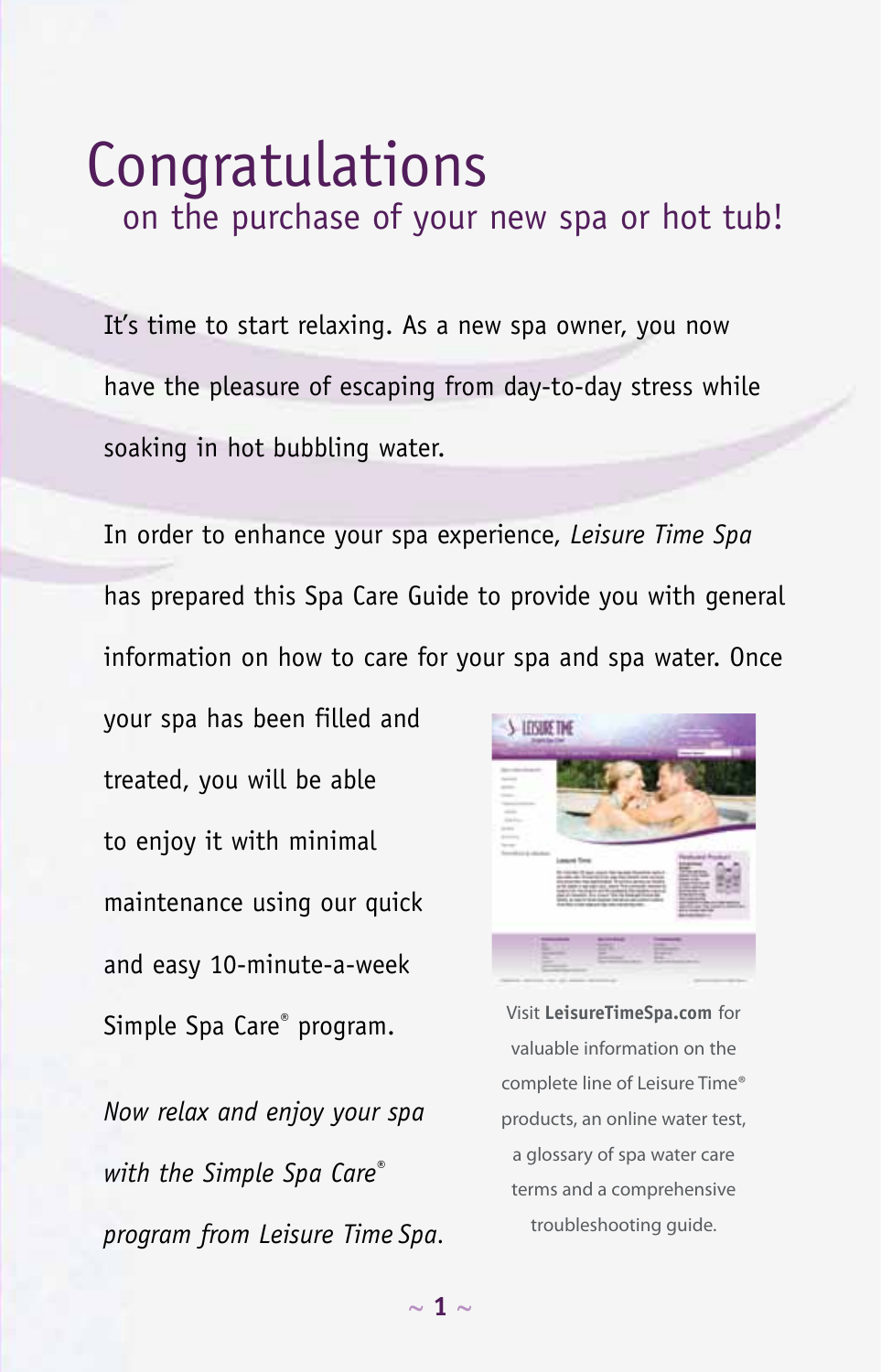

#### **GETTING STARTED**

Before filling your spa, you need to know the chemical makeup of the source water, the water you're using to fill your spa. To do this, simply take a sample of the water to your local spa retailer to have it professionally tested, or test the water using **Leisure Time® Spa & Hot Tub Test Strips**. If testing your spa water yourself, you can get instant answers online about what to do using the water analysis program at **LeisureTimeSpa.com.**

Find your nearest Test results will identify what levels of metals and minerals exist in the water and determine if any *Leisure Time®* dealer at adjustments are needed to properly adjust your source water once the spa is initially filled. **LeisureTimeSpa.com.**

It is important to understand that a spa is not simply a small swimming pool. In a spa, the water is heated to between 98-104° F, a temperature which is much warmer than a swimming pool, and the water is more turbulent. The ratio of people to the amount of water is also much greater in a spa. It is because of these factors that spa water needs to be treated differently than pool water.

Leisure Time® brand products are specifically formulated for spas and need to be used to avoid common hot water problems arising from residual soaps, deodorants, perfumes, natural body oils and other cosmetics.

 $\sim$  2  $\sim$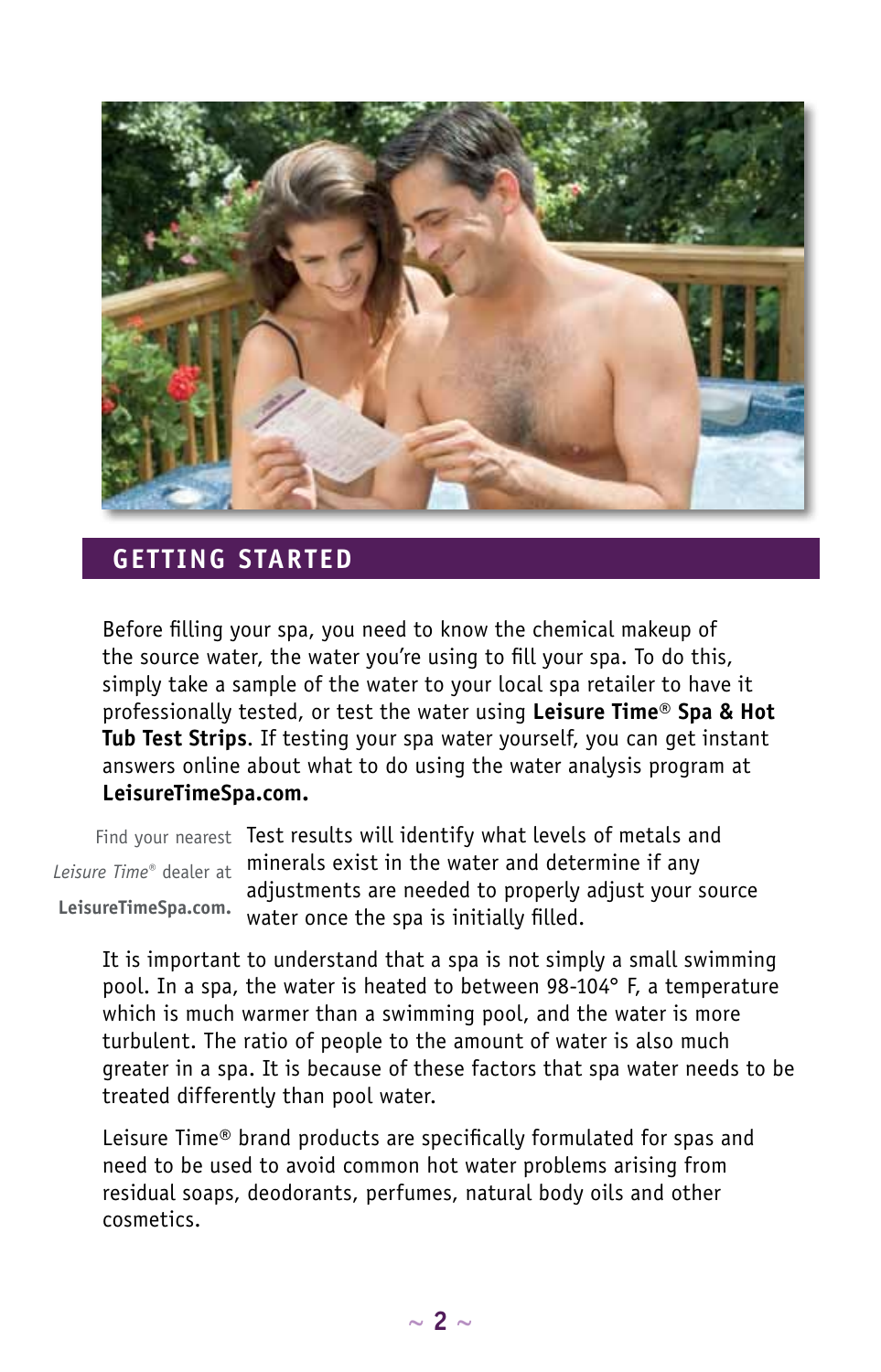#### **FILLING YOUR SPA**

#### *Recommended Product:*

**Fast Gloss** *(included in kits)* **Metal Gon** *(included in kits)*

**D** If you have an acrylic or fiberglass spa, it is best to protect the finish with **Fast Gloss** before adding any water. This will help reduce fading from UV rays or any reactions on the spa surface from chemicals.

2 Fill your spa half way up the skimmer. If you're using a garden hose to fill the spa, remember to run the water for several minutes to flush out any bacteria that might have accumulated in the residual water of the hose.

**3** As you fill the spa, add one bottle of **Metal Gon**. This is a sequestering agent that will prevent minerals such as calcium, iron, copper and manganese from staining the spa surface or damaging the heater and plumbing.

Proper treatment when first filling your spa will not only prevent later problems and spa down time, but will reduce the time and expense required to fix problems.

NOTE: If you are using the **Leisure Time Free®** Sanitizing System, add **Leisure Time Control®** emulsifier instead of **Metal Gon**.

#### **BALANCING THE WATER**

*Recommended Product:*

**Spa & Hot Tub Test Strips** *(included in kits)* **Spa Up** *(included in kits)* **Spa Down** *(included in kits)* **Defender** *(included in kits)*

**Alkalinity Increaser\* pH Balance/pH Balance Plus\* Calcium Booster\***

*\*Sold individually at your local Leisure Time® Dealer.*

Before filling your spa or hot tub, you should have your source water either tested professionally or by using **Leisure Time® Spa & Hot Tub Test Strips**. It's also important to test your water regularly using test strips. By keeping your spa water balanced, you will avoid many problems that can occur with spa water. The three most important factors in balancing spa water are total alkalinity, pH and calcium hardness.

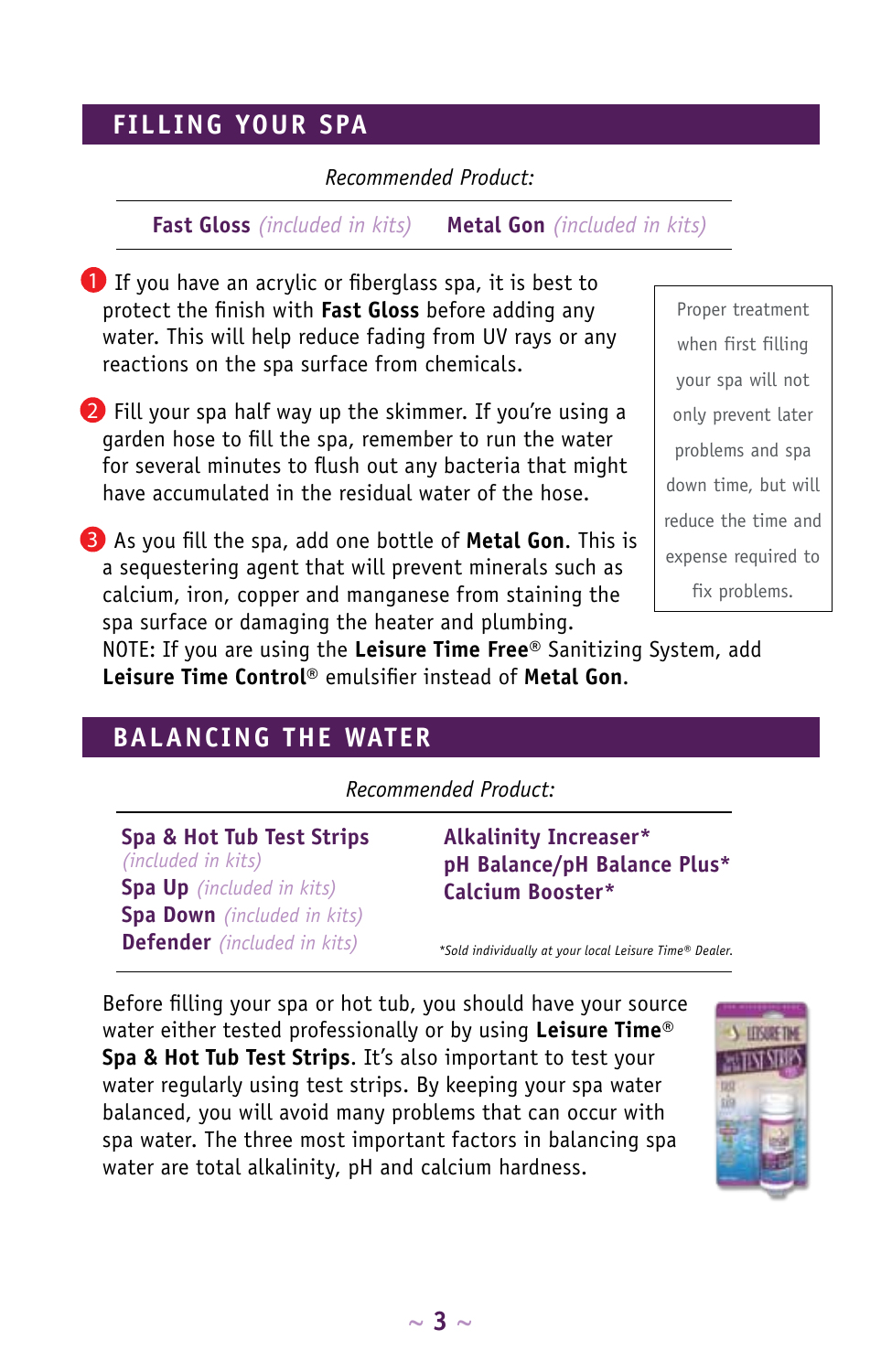#### corrosion, cloudy water or scaling. When the total alkalinity needs adjusting, use **Spa Up**, **Spa Down** or **Alkalinity Increaser**.

**Total Alkalinity**

Once both your pH and alkalinity levels are in their ideal ranges, Leisure Time Spa recommends adding **pH Balance Plus** to the circulating water to lock the pH and alkalinity levels in place for the next three months. This product is available at your local retailer. Please note that when using **pH Balance Plus**, your total alkalinity reading may no longer be in the range of 80-120 ppm, but no adjustment is needed because it has special buffers that are doing the work for you.

Total alkalinity acts as a buffer to prevent the pH level from changing as additional chemicals or other substances are added to the water. Any fluctuation above or below the recommended range of 80-120 parts per million (ppm) may cause the pH to be unstable which can lead to



#### **pH**

It is critical that the pH of your spa water stay within the range of  $7.2 - 7.8$ . Any fluctuations above or below this range can cause spa water to be corrosive or scale forming. pH is easily adjusted by using **Spa Up**  or **Spa Down**. For added convenience, use **Liquid Spa Up** or **Liquid Spa Down**.

#### **Calcium Hardness**

Spa water requires some calcium to be present. The recommended range for calcium is between 150-400 ppm. Calcium levels outside this range can cause scale buildup, foaming or corrosion of equipment and plumbing. To raise the calcium level, use **Calcium Booster**. The only way to lower the calcium level is to drain part of the water and replace it with softer water. Using a sequestering agent such as **Defender** will prevent calcium and scale formations by chemically bonding with the calcium to keep it in solution.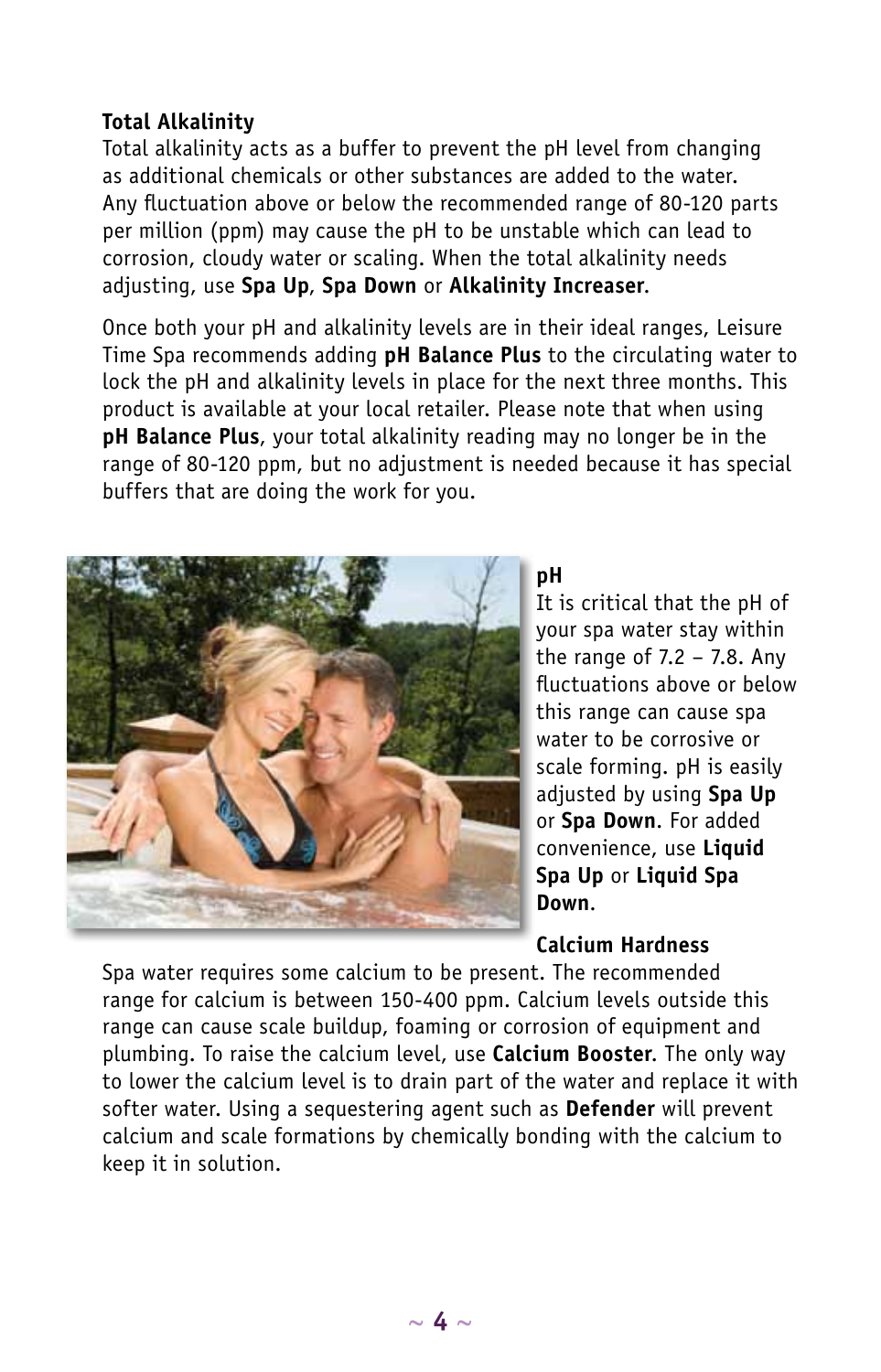Once you've determined the readings for pH, total alkalinity and calcium hardness using **Leisure Time® Spa & Hot Tub Test Strips**, you will need to adjust your water so that the levels fall within the normal ranges. Testing your spa water regularly will make you aware of any changes in water balance. If your spa water does not fall within the recommended ranges and remains unbalanced, problems such as cloudy water, scaling, equipment corrosion and skin irritation can occur.

Refer to the Problem Solver on page 20 if you are experiencing any of these or other problems. You can also visit **LeisureTimeSpa.com** to find answers to your questions or use the online water analysis.

|                               | RECOMMENDED RANGES FOR BALANCED WATER |
|-------------------------------|---------------------------------------|
| рH                            | $7.2 - 7.8$                           |
| Total Alkalinity              | 80-120 ppm                            |
| Calcium Hardness              | 150-400 ppm                           |
| Metals                        | None                                  |
| <b>Total Dissolved Solids</b> | Not more than 2000 ppm                |
| Water Temperature             | Not hotter than 104°F                 |

#### **ADDING A SANITIZER**

Using an effective sanitizer to control and prevent bacteria growth is the most important start-up procedure in our program. Using a sanitizer properly controls and prevents bacteria in your spa, which keeps the water clean and fresh. No matter which sanitizing system you use, spa water must be maintained at a sufficient sanitizer level to keep the water clean. The following pages outline the application directions for each of the sanitizers Leisure Time Spa offers.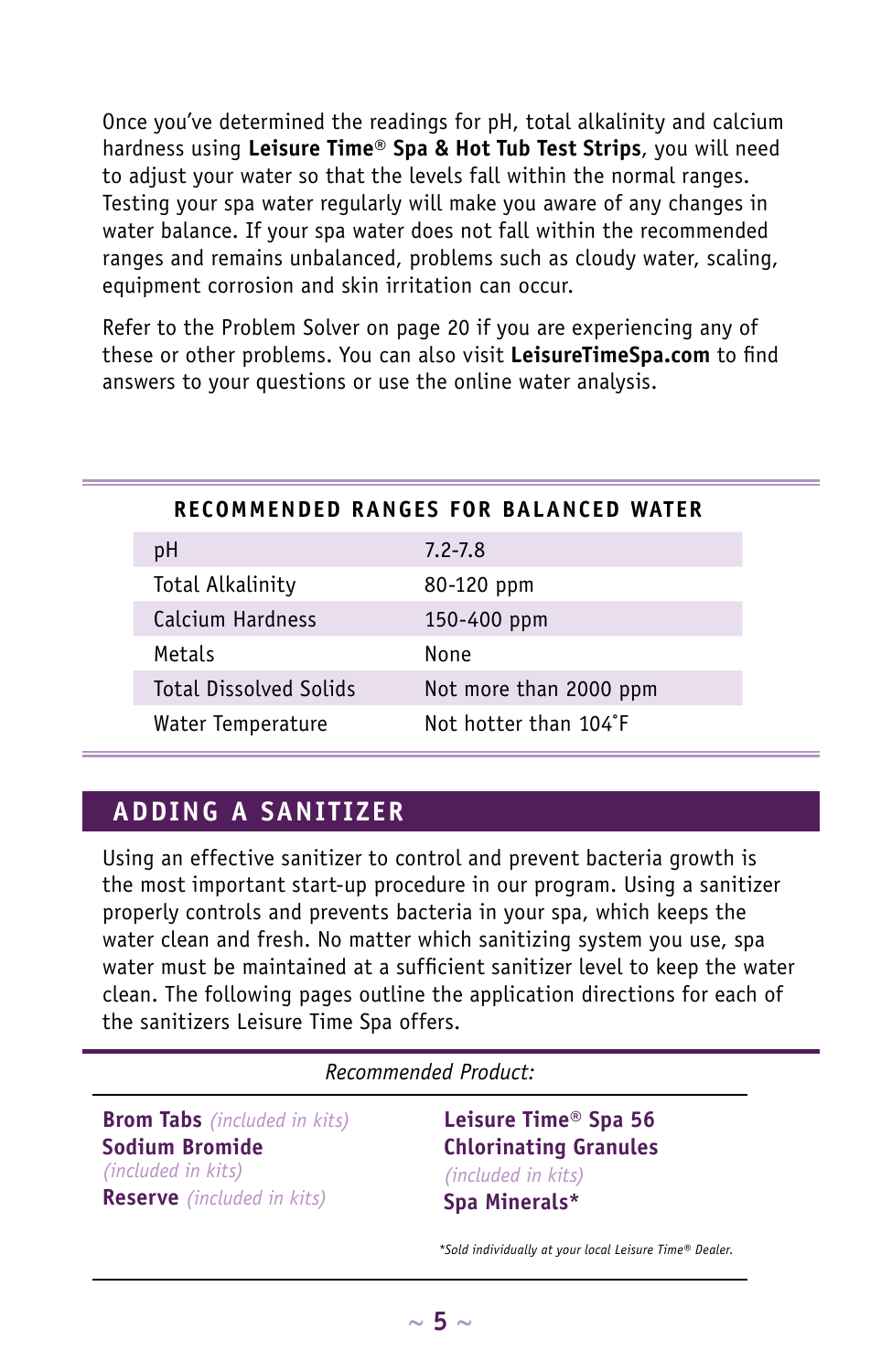#### **Chlorine Sanitizing**

The most commonly recognized sanitizer is chlorine. However, the effectiveness of chlorine depends heavily on the pH level of the spa water. In order to get the most effective and economical benefit of chlorine, a pH range of 7.2 to 7.8 is recommended. One form of chlorine for spa use is **Leisure Time® Spa 56 Chlorinating Granules**, a fast-dissolving granular that is virtually neutral in pH and therefore doesn't upset water balance. A disadvantage of using chlorine is that when chlorine combines with bather waste and other contaminants in the water, not only does it lose its sanitizing ability,



**APPLICATION**

1 To begin, add half an ounce of **Leisure Time® Spa 56 Chlorinating Granules** for every 500 gallons of water while the water is circulating.

2 Wait 10 minutes and test the water with the **Leisure Time® Spa & Hot Tub Test Strip** to ensure the spa's pH and alkalinity levels are

within proper ranges. Your spa water should have a pH between 7.2 – 7.8, a total alkalinity between 80 – 120 ppm, a calcium hardness level between 150 – 400 and the sanitizer level should read between 2 – 3 ppm.

it can cause odors and irritate eyes and skin.

**3** Once the water is balanced, the last step is to shock-oxidize the spa water. During normal use, body



oils, lotions and other organic contaminants can enter the water. When these build up, the water can become cloudy. To destroy these impurities, it is critical to shock-oxidize your spa water. This can be accomplished by using **Renew®** non-chlorine shock oxidizer or **Renew® Tabs**. Be sure to shock-oxidize your water on a routine basis, preferably after each use and no less than once a week. Regular shock oxidation will rid your spa of residual soaps, oils and other organic materials that can collect from normal use. To shock-oxidize the water, keep the jets running and add **Renew®** non-chlorine shock oxidizer tabs according to the directions on the label.

Your spa is now ready to enjoy as often as you'd like. Just remember to treat your spa with **Renew®** non-chlorine shock oxidizer or **Renew® Tabs** after every use to keep the water clean, clear and inviting.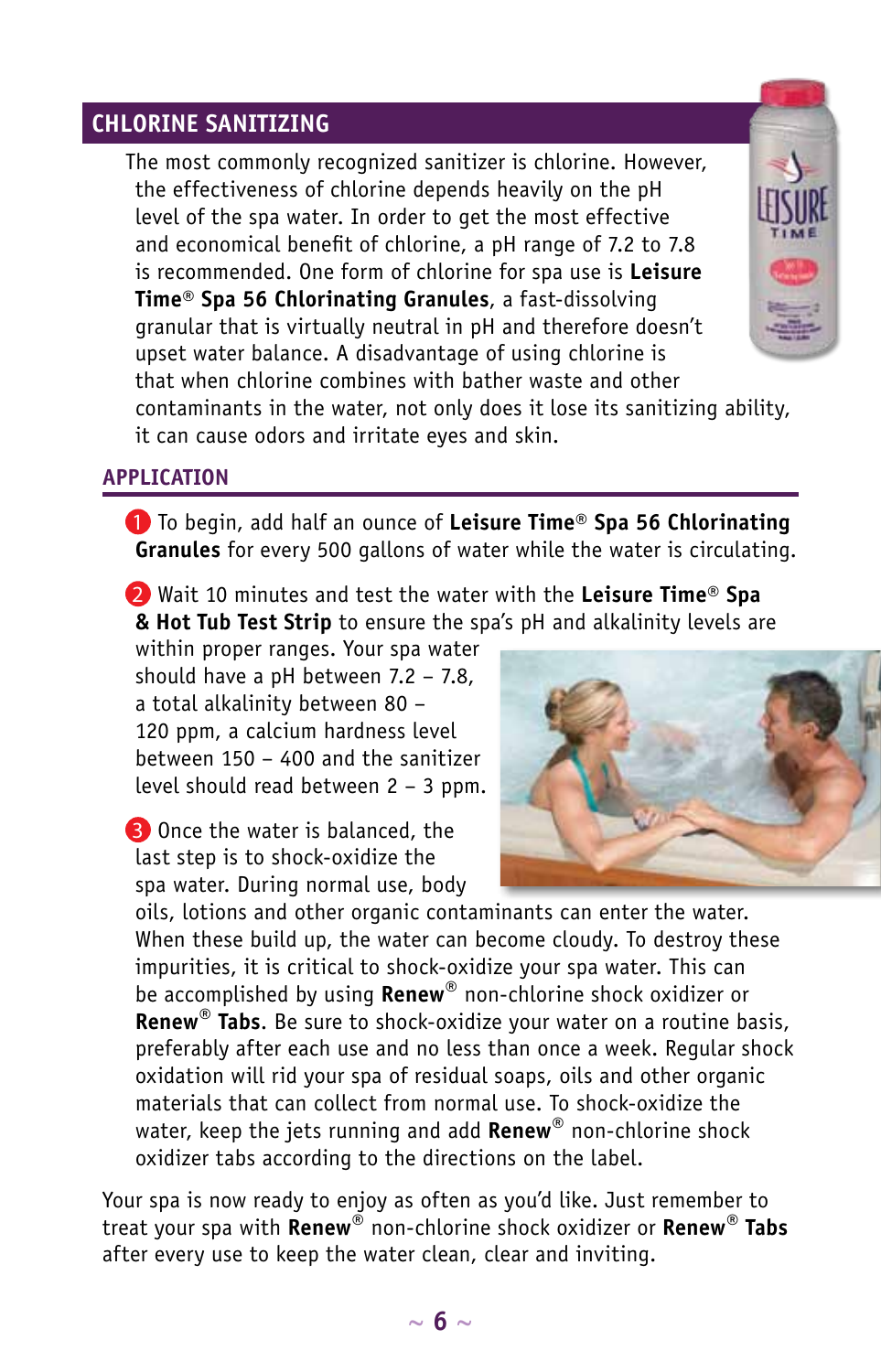#### **Bromine or Ozone Sanitizing**

Sanitizing with bromine has become increasingly popular. Whereas chlorine can sometimes cause offensive odors and skin irritation, bromine is less likely to do so. Additionally, unlike chlorine, when bromine combines with bather waste and other contaminants in the water, it remains a very effective sanitizer. Bromine is also far less pH-dependent than chlorine. **Brom Tabs** are applied through a floater that gradually releases the bromine and maintains a constant level of bromine in the water. When using **Brom** 



**Tabs,** you will also need to use **Sodium Bromide** when first filling your spa to ensure a fully bromine-based sanitizer system.

#### **APPLICATION**

1 To begin, add half an ounce of **Sodium Bromide** for every 100 gallons of water to establish an initial bromide reserve in the water. For your convenience, your spa care kit includes a floater already filled with **Brom Tabs.** Add the bromine floater following the directions on the floater for the correct application.

2 Next, test the water with the **Leisure Time® Spa & Hot Tub Test Strip** to ensure the spa's pH and alkalinity levels are within proper ranges. The pH should be between 7.2 – 7.8, the alkalinity should read between 80 – 120 ppm, the calcium hardness should range from 150 – 400 ppm and the sanitizer level should read between 2 – 4 ppm.

**3** Once the water is balanced, the last step is to shock-oxidize your spa water using **Renew®** non-chlorine shock oxidizer or **Renew® Tabs**. During normal spa use, body oils, lotions and other organic contaminants can enter the water. When these build up, the water can become cloudy and hazy. To destroy these impurities, it is critical to shock-oxidize your spa water on a routine basis, preferably after each use and at a least once a week. To do this, keep the pump running

and add **Renew®** non-chlorine shock oxidizer or **Renew® Tabs** according to the directions on the label.

Your spa is now ready to enjoy as often as you'd like. Just remember to shock-oxidize your spa with **Renew®** non-chlorine shock oxidizer or **Renew® Tabs** after every use to keep the water clean, clear and inviting.

#### **REMEMBER**

Always circulate spa water for at least 10 minutes after adding a sanitizer.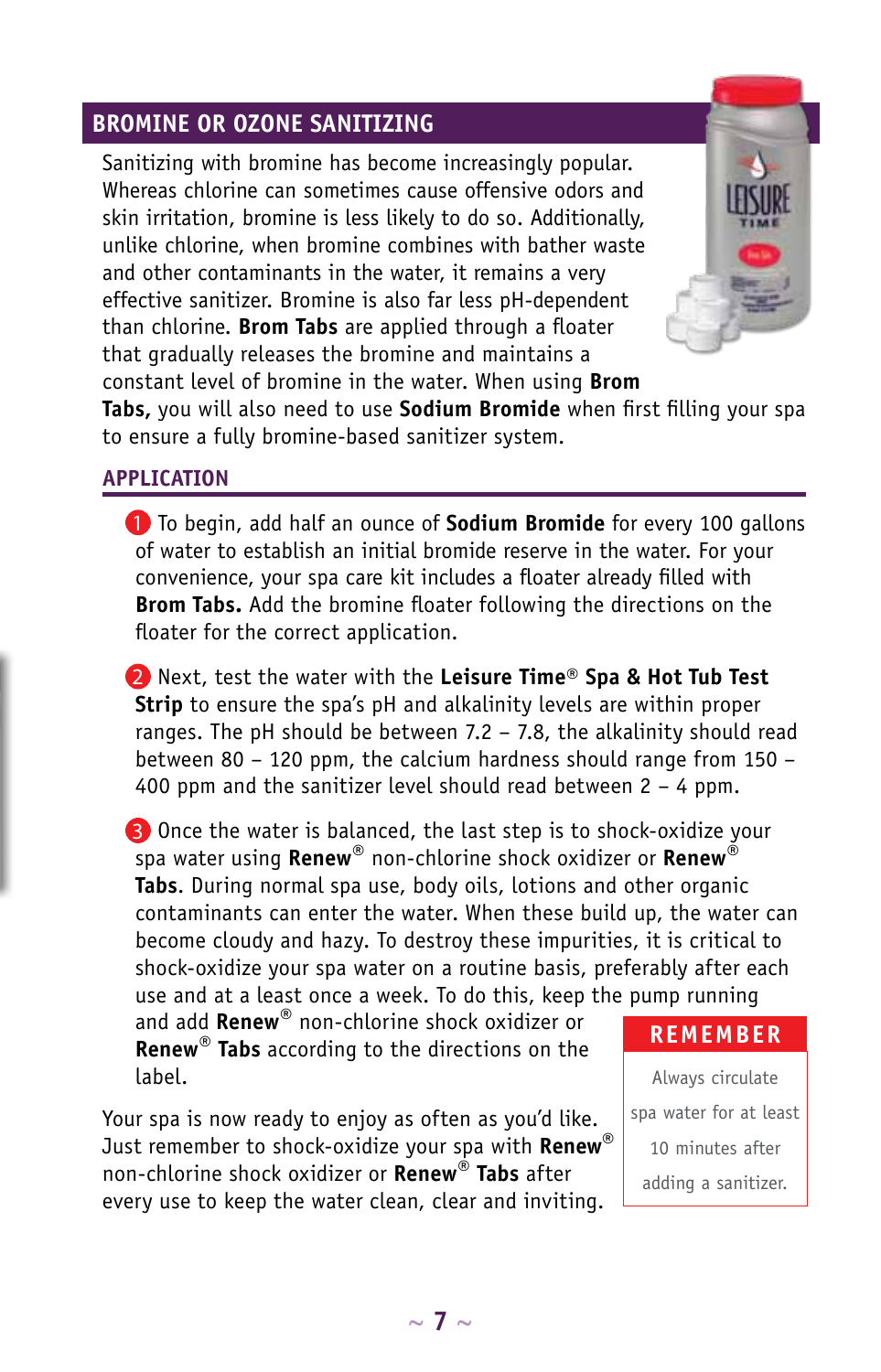#### **Reserve & Renew® SYSTEM**

The **Reserve & Renew®** sanitizing system eliminates the need for a float, a brominator or the handling of dry chlorine. **Reserve** is a bromide salt that remains neutral in the spa water until **Renew®** non-chlorine shock oxidizer is added. The two products react with each other to form active bromine. With proper maintenance and the regular addition of **Renew®** non-chlorine shock oxidizer this system is virtually maintenance-free.

#### **APPLICATION**

1 Add 4 ounces of **Reserve** for every 250 gallons of water. Wait 10 minutes and then add 4 ounces of **Renew®** non-chlorine shock oxidizer for every 250 gallons of water. **Renew®** non-chlorine shock

oxidizer will create a bromine residual and shockoxidize your water in one easy step.

2 Next, test the water again with **Leisure Time® Spa & Hot Tub Test Strips** to ensure the spa's pH and alkalinity levels are within proper ranges. Remember an ideal pH level is between 7.2 – 7.8. The ideal total alkalinity is between



80 – 120 ppm. The proper calcium level is between 150 – 400 ppm and the sanitizer reading should be between  $1 - 3$  ppm.

3 Once the water is balanced, the last step is to shock-oxidize your spa water. During normal spa use, body oils, lotions and other organic contaminants can enter the water. When these build up, the water can become cloudy. To destroy these impurities, it is critical to shockoxidize your spa water. This can be accomplished by using **Renew®** non-chlorine shock oxidizer or **Renew® Tabs.** Be sure to shock-oxidize your water on a routine basis, preferably after each use. To shockoxidize the water, keep the pump running and add **Renew®** nonchlorine shock oxidizer or **Renew® Tabs** according to the directions on the label.

Your spa is now ready to enjoy as often as you'd like. Just remember to shock-oxidize your spa with **Renew®** non-chlorine shock oxidizer or **Renew® Tabs** after every use to keep the water clean, clear and inviting.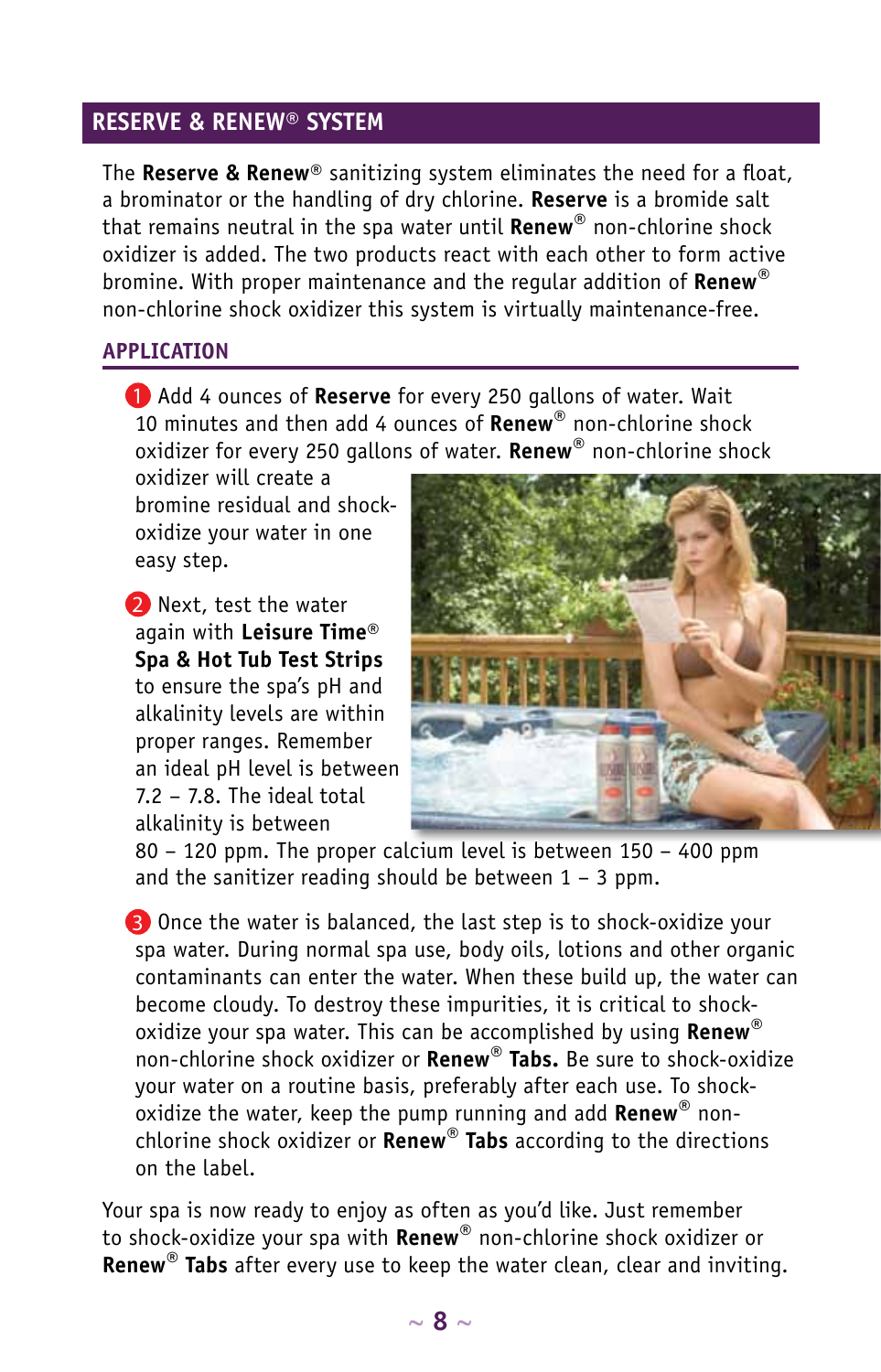#### **Free System**

Leisure Time Spa designed the **Free System** for bathers who have sensitive skin or who otherwise choose not to use traditional sanitizing methods. This 100% chlorine- and bromine-free system is gentle on eyes, hair, skin and swimsuits. It's also virtually odor-free and controls bacteria longer than chlorine or bromine. And because it doesn't affect pH levels, the **Free System** requires less maintenance than traditional sanitizing systems, leaving you with more time to enjoy your spa.



#### **APPLICATION**

**1** Once you've cleaned the surface of the spa, fill it with water and add **Leisure Time Control®** emulsifier to prevent staining and scaling. Ensure that you shake the bottle before adding and follow label instructions to add the correct amount to the water.

2 Add **Leisure Time Boost®** non-chlorine shock oxidizer. **Leisure Time Boost®** non-chlorine shock oxidizer is an oxidizer specially designed to keep spa water sparkling clear. Add 3 ounces of **Leisure Time® Boost®**  non-chlorine shock oxidizer for every 150 gallons of spa water.

3 Once **Leisure Time Boost®** non-chlorine shock oxidizer is added, circulate the water for at least 15 minutes on high speed. Next add the **Leisure Time Free®** sanitizer according to label directions and circulate the water again for 15 minutes.

 Finally, test the water with **Leisure Time® Spa & Hot Tub Test Strips** 4to ensure you have achieved the proper water balance. Your pH should read between 7.2 – 7.8. The alkalinity should be in the range of 80 – 120

ppm and the calcium hardness should range between 150 – 400 ppm. Your sanitizer level should be between 30 – 50 ppm.

Your spa is now ready to enjoy as often as you'd like. Just remember to add **Leisure Time Control®** emulsifier and **Leisure Time Boost®** non-chlorine shock oxidizer weekly, per label directions. You will add **Leisure Time Free®** sanitizer only as needed, based upon your test strip results.

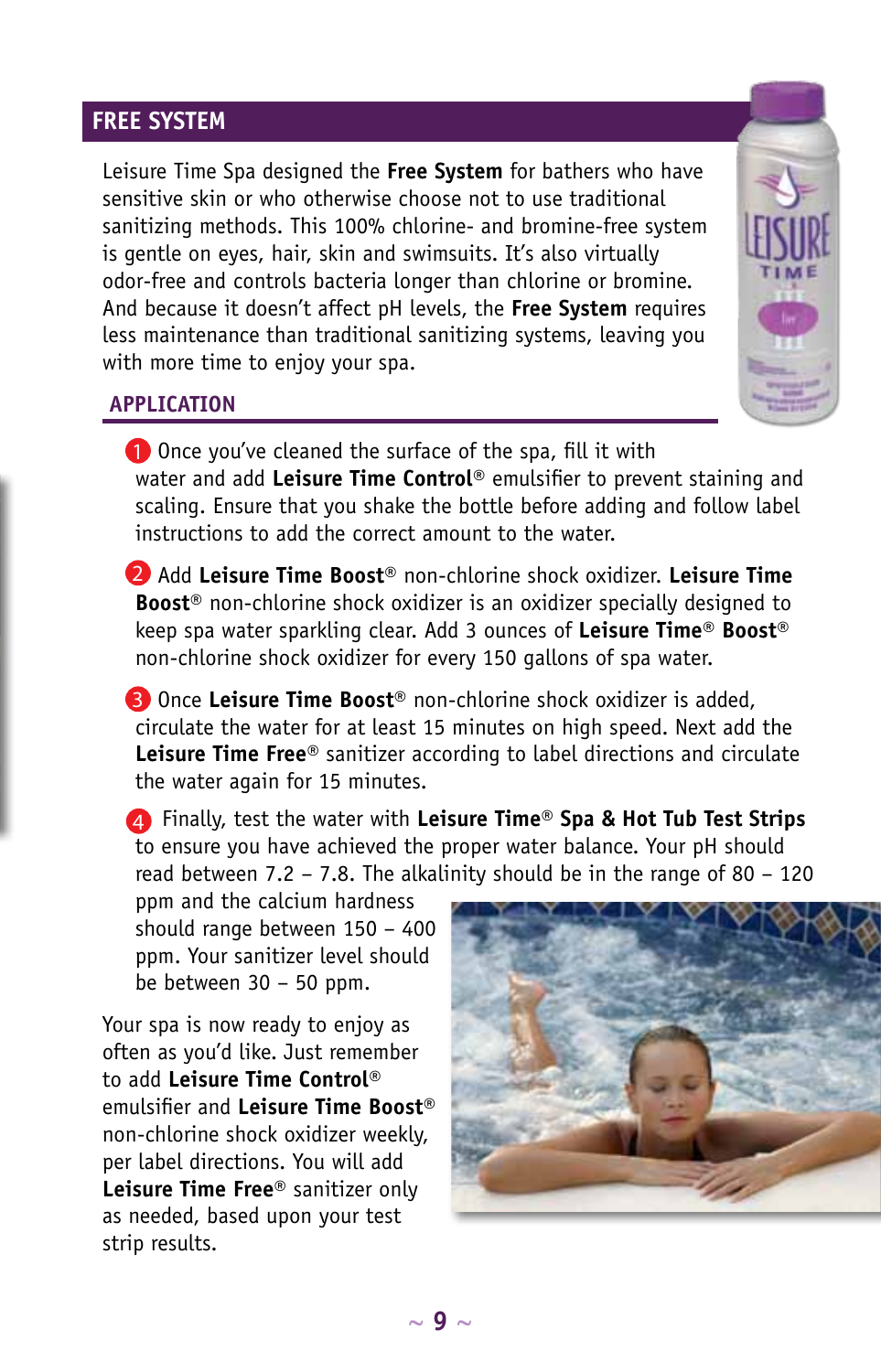#### **Free System Dosage Charts**

#### **Free Start-Up Dosage Chart**

| Spa Volume<br>(gallons) | <b>Leisure Time</b><br><b>Control</b> <sup>®</sup> emulsifier | <b>Leisure Time</b><br>Boost <sup>®</sup> non-<br>chlorine shock<br>oxidizer | <b>Leisure Time</b><br>Free <sup>®</sup> Sanitizer |
|-------------------------|---------------------------------------------------------------|------------------------------------------------------------------------------|----------------------------------------------------|
| 100                     | 1.0                                                           | $\overline{c}$                                                               | 2/3                                                |
| 150                     | 1.5                                                           | 3                                                                            | 1.00                                               |
| 200                     | 2.0                                                           | 4                                                                            | 1.25                                               |
| 250                     | 2.5                                                           | 5                                                                            | 1.50                                               |
| 300                     | 3.0                                                           | 6                                                                            | 1.75                                               |
| 350                     | 3.5                                                           | 7                                                                            | 2.00                                               |
| 400                     | 4.0                                                           | 8                                                                            | 2.50                                               |
| 450                     | 4.5                                                           | 9                                                                            | 2.75                                               |
| 500                     | 5.0                                                           | 10                                                                           | 3.00                                               |

#### *Always read and follow label instructions.*

All measurements are in liquid ounces. Rinse scoop or measuring cup thoroughly after each use.

#### **Free Weekly Maintenance Dosage Chart**

| WEEKLY*                           |                                                   |                                                                                                  | <b>AS NEEDED</b>                                                                                 |                                                                                       |                                                                                           |
|-----------------------------------|---------------------------------------------------|--------------------------------------------------------------------------------------------------|--------------------------------------------------------------------------------------------------|---------------------------------------------------------------------------------------|-------------------------------------------------------------------------------------------|
| <b>Spa</b><br>Volume<br>(gallons) | Leisure<br>Time<br><b>Control</b> ®<br>emulsifier | <b>Leisure</b><br><b>Time</b><br><b>Boost®</b><br>non-chlorine<br>shock oxizider<br>(Normal Use) | <b>Leisure</b><br><b>Time</b><br><b>Boost®</b><br>non-chlorine<br>shock oxizider<br>(High Use**) | Leisure<br><b>Time</b><br><b>Free®</b><br>Sanitizer<br>(if level is<br>$16 - 30$ ppm) | <b>Leisure</b><br><b>Time</b><br><b>Free®</b><br>Sanitizer<br>(if level is<br>$1-15$ ppm) |
| 100                               | 0.50                                              | 1.0                                                                                              | $\overline{c}$                                                                                   | 1/3                                                                                   | 2/3                                                                                       |
| 150                               | 0.75                                              | 1.5                                                                                              | 3                                                                                                | 0.50                                                                                  | 1.00                                                                                      |
| 200                               | 1.00                                              | 2.0                                                                                              | 4                                                                                                | 0.75                                                                                  | 1.25                                                                                      |
| 250                               | 1.25                                              | 2.5                                                                                              | 5                                                                                                | 1.00                                                                                  | 1.50                                                                                      |
| 300                               | 1.50                                              | 3.0                                                                                              | 6                                                                                                | 1.00                                                                                  | 1.75                                                                                      |
| 350                               | 1.75                                              | 3.5                                                                                              | 7                                                                                                | $1 - 1/3$                                                                             | 2.00                                                                                      |
| 400                               | 2.00                                              | 4.0                                                                                              | 8                                                                                                | $1 - 1/3$                                                                             | 2.50                                                                                      |
| 450                               | 2.25                                              | 4.5                                                                                              | 9                                                                                                | 1.50                                                                                  | 2.75                                                                                      |
| 500                               | 2.50                                              | 5.0                                                                                              | 10                                                                                               | 1.50                                                                                  | 3.00                                                                                      |

#### *Always read and follow label instructions.*

All measurements are in liquid ounces. Rinse scoop or measuring cup thoroughly after each use.

\*If using an ozonator, test **Leisure Time Free®** sanitizer level every four days and adjust as necessary.

\*\*Use high dosage rate if spa is used three or more times per week.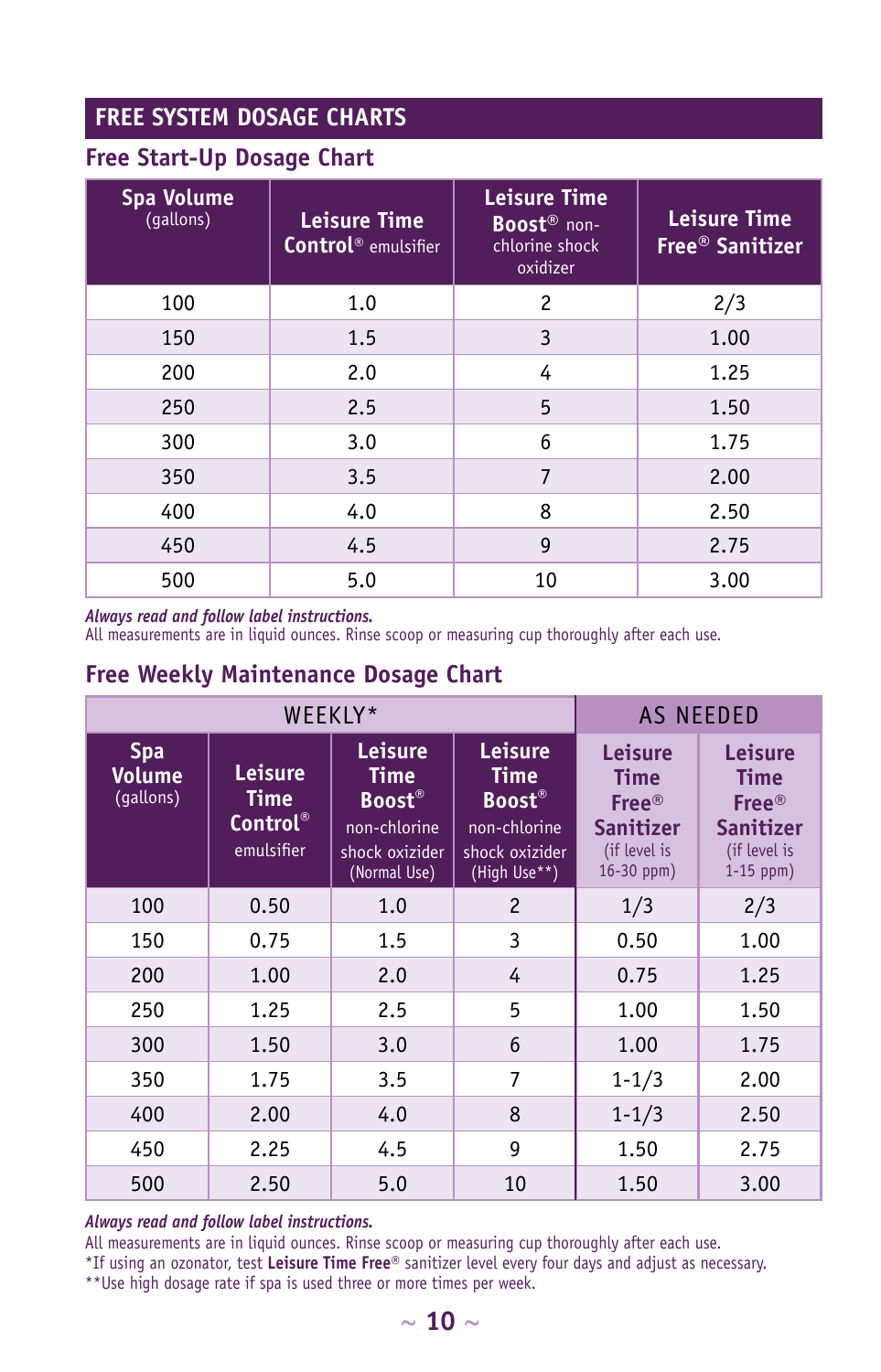## **SIMPLE SPA CARE® PROGRAM**

Like any luxury item, whether it is a car, a boat or even a second home, you must maintain it in order to enjoy it. Even though maintenance is important, you bought your spa to relax. That's why Leisure Time Spa developed the quickest and easiest-to-follow weekly spa care program available. Best of all, these steps only take 10 minutes to complete!

*For best results, follow these steps on the same day every week. Refer to each product's label for dosage amounts. To ensure the adequate distribution of chemicals, ensure that jets are on when adding product to the water.*

#### **Day 1**

On the first day of the three-day program, test your spa water. Use **Leisure Time® Spa & Hot Tub Test Strips** to measure the pH, total alkalinity and sanitizer levels. If they fall outside the proper ranges, adjust the water with **Spa Up**, **Spa Down**, **Alkalinity Increaser** and sanitizer of your choice as needed.

This is also the time to add **Bright & Clear**. Specially designed for use in hot water, **Bright & Clear** will clear cloudy water and add sparkle.

#### **Day 2**

On the second day of the program, add **Defender**. This is a sequestering agent that will suspend and inactivate stain and scale-causing minerals found in spa water. After a few minutes, add **Enzyme**. This enzyme cleaner reduces spa maintenance by breaking down oils, lotions and

organic materials that cause odors, scum lines and cloudy water.

#### **Day 3**

On the third day of the program, shock-oxidize your water with **Renew®** nonchlorine shock oxidizer or **Renew® Tabs** using 2 ounces for every 250 gallons of water. Remember that regularly



shock-oxidizing your spa water as recommended is the best way to prevent organic and inorganic materials from causing unsightly problems.

If you are using the **Free System**, use Control, Boost and Free sanitizer to treat the water weekly according to label directions.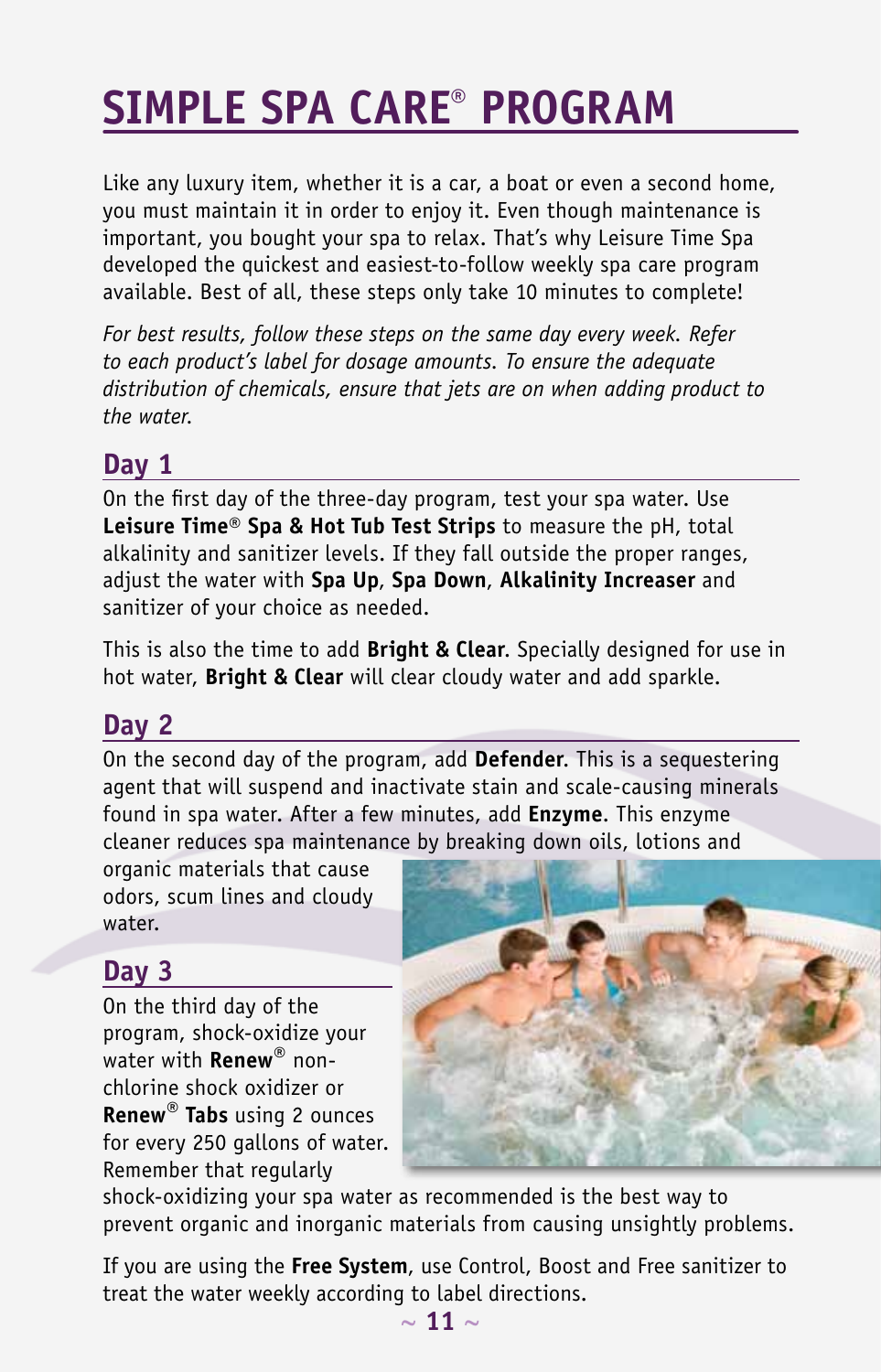## **SIMPLE SPA CARE® PROGRAM**

#### **Monthly Maintenance**

Following the weekly spa maintenance program we've outlined will keep your spa water clean and ready to use at a moment's notice. However, there are a few things you can do on a monthly basis to keep your spa and its equipment at its best.

Keep your spa's surface shiny and inviting, clean the water line with **Leisure Time® CitraBright®** surface cleaner. This powerful formula removes oil, grime and scale deposits with the cleaning power of citrus.

Your spa's filter cartridge is one of its most important parts. In fact, a clean filter will remove virtually all particulate matter from the water. When there's only time for a quick cleaning, use **Instant Cartridge Clean**. This convenient spray-on solution will keep your filter performing at its best between deep cleanings.

#### **Draining & Refilling**

To ensure water quality and keep the water easy to balance, *Leisure Time® Spa* recommends draining your spa water at least every three months or more often if the spa is used frequently.

Before you drain your spa, remove your filter and add **Jet Clean** according to the label directions. In just a few minutes, **Jet Clean** will clear your spa's plumbing of organics, dirt, oils and minerals that can build up and restrict water flow.

While you are draining and refilling your spa, it is a good time to give your filter a deep cleaning by soaking it overnight in a solution of water and **Filter Clean**. This is the best way to extend the life of your spa filter.

Before your spa is refilled with water, we recommend that you clean your spa's surface with **Leisure Time® CitraBright®** surface cleaner and then protect it with an application of **Fast Gloss**.

If you are using **Leisure Time® Spa Minerals**, be sure to replace it with a fresh insert once you have drained, refilled and completed the spa startup procedures.

Maintaining your spa equipment is the key to a long life for your spa. In addition to regular care, Leisure Time Spa offers a wide variety of top quality products to handle all your spa care needs from filter cleaners to surface cleaners and everything in between. These products can be purchased at your local Leisure Time® dealer.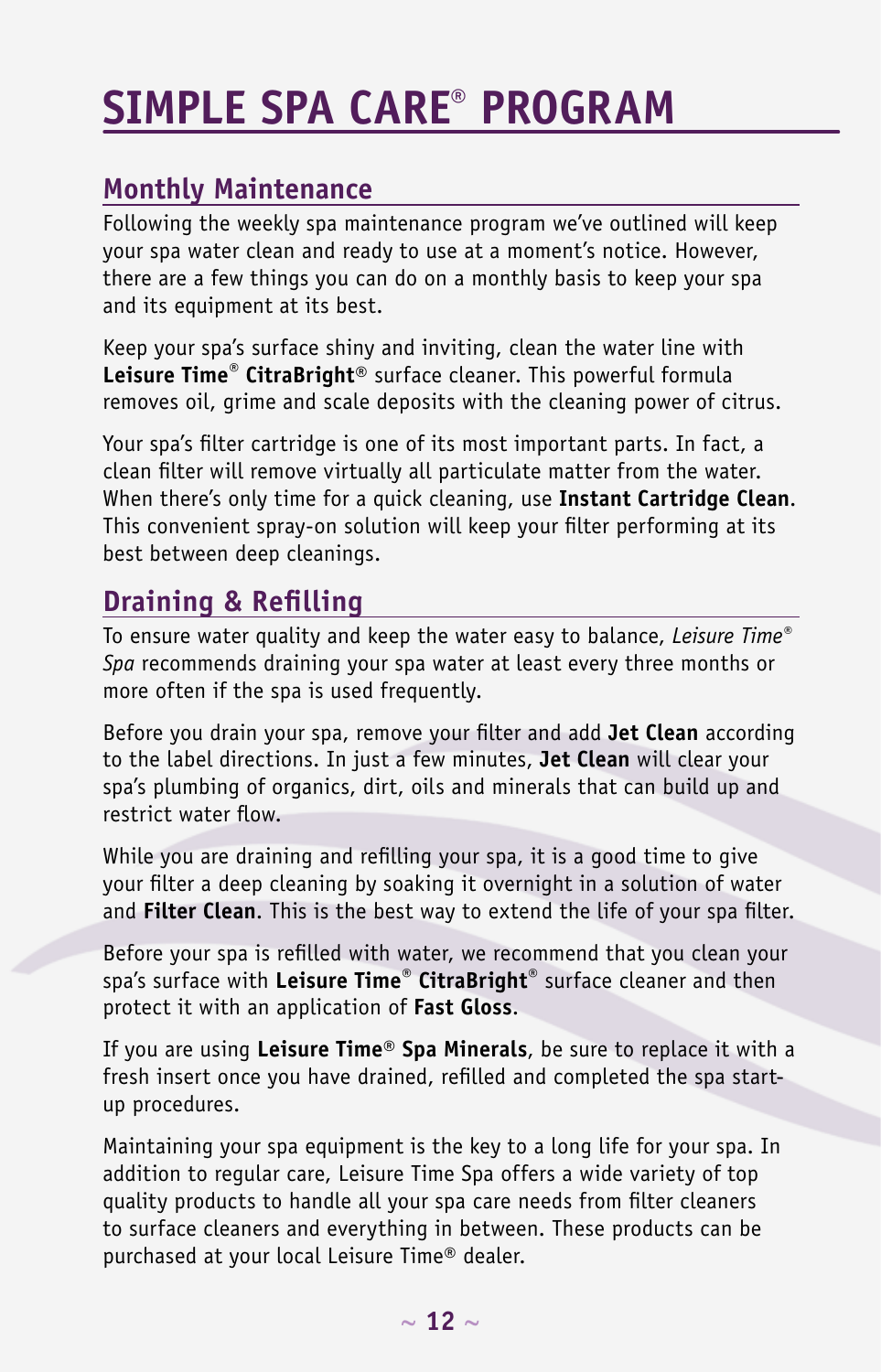## **SIMPLE SPACE**

A spa can be extremely relaxing and enjoyable, but it is also important that your spa experience be a safe one. Please review the following safety tips before using your spa.

- **~** Always read label directions prior to using a product and use only as directed.
- **~** Avoid alcohol consumption when using your spa.
- **~** Never heat your spa above 104 degrees Fahrenheit.
- **~** Always shower before entering your spa.
- **~** Never add chemicals to the water when people are in the spa.
- **~** Do not allow children to use the spa without proper supervision.
- **~** Keep all products out of the reach of children.
- **~** Store chemicals in a cool and dry location out of direct sunlight.
- **~** Always add products in to sufficient water. Never add water to products.
- **~** Be sure to maintain a proper sanitizer level at all times.

Leisure Time Spa offers the highest quality products available paired

with an incredibly easy spa care system. By following the program we've outlined, you will maximize your spa enjoyment with very little effort. Our goal is to ensure that maintaining your spa is as simple and enjoyable as using it.

*Thank you for choosing Leisure Time® spa care products.* 



#### **LeisureTimeSpa. com**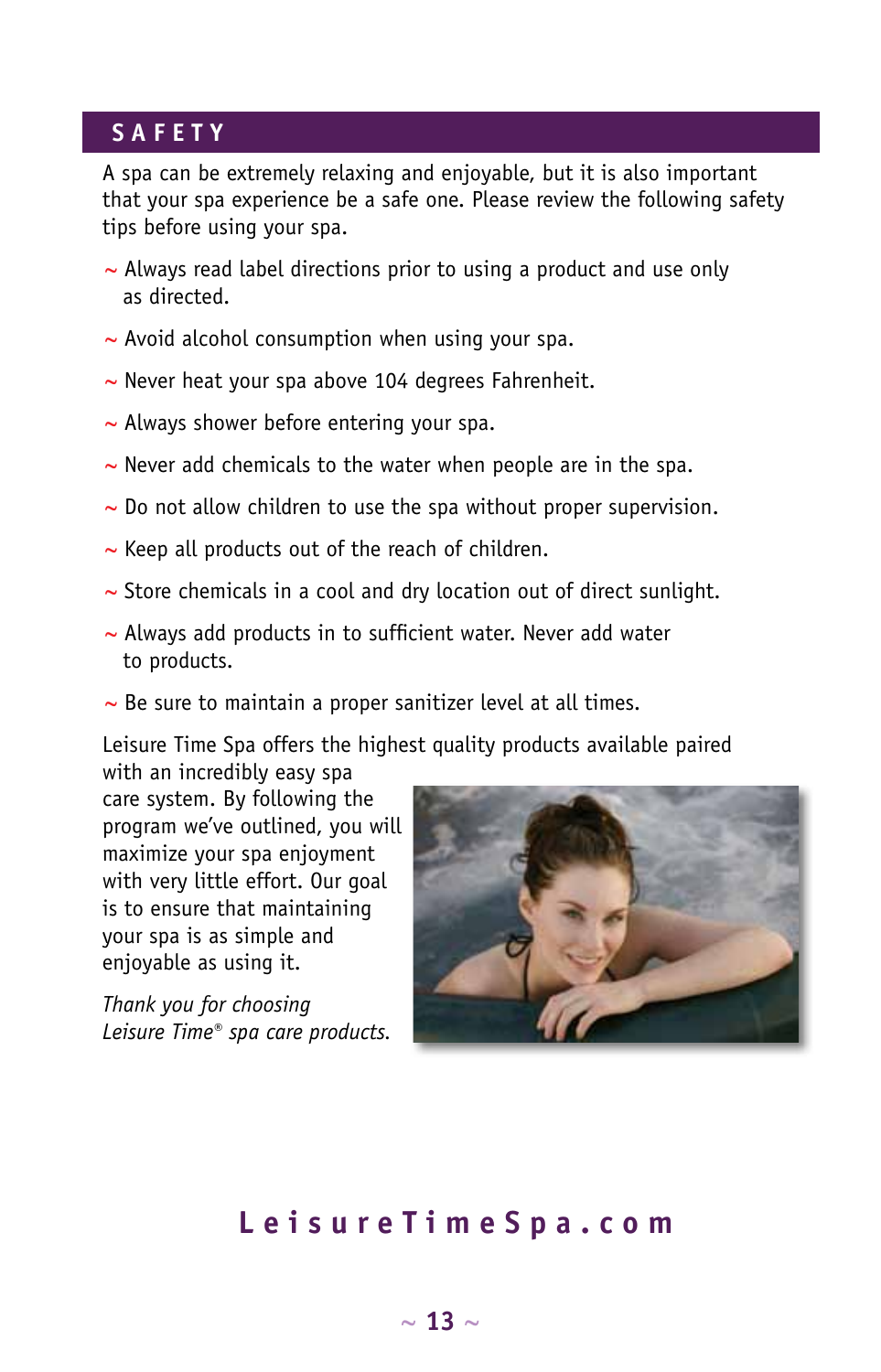#### **spa tips**

Now that you know how to maintain your spa from start-up to refill, here are a few quick tips that will make spa care even easier:

- **~** If your spa is used more than three times per week, water testing and maintenance will need to be performed more frequently.
- **~** Remember whenever you add a chemical to the water, always allow it to circulate for at least one minute with jets on prior to adding another chemical.
- **~** Remember to circulate and filter the water for at least 8 hours every day. This will ensure the proper cleansing of your spa water.
- **~** Remember, additional information on all Leisure Time® spa products can be found at **LeisureTimeSpa. com**.

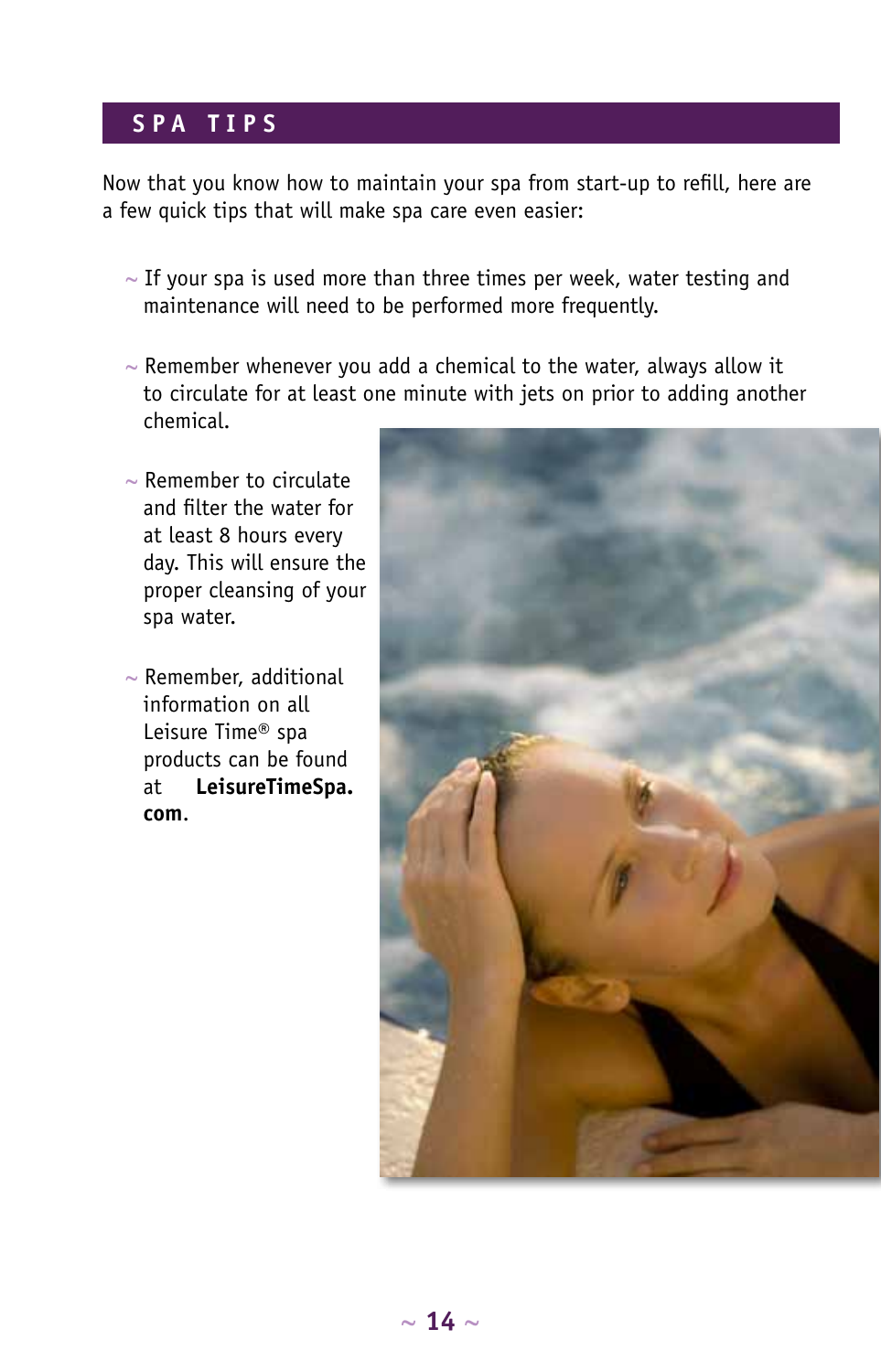## **PROBLEM SOLVER**

Most water conditions can be resolved by the recommended solutions below. Extreme conditions may warrant draining and refilling the spa. Stains or calcium deposits may require attention prior to refilling. It is recommended that the water be changed every three months or as needed to maintain water quality.

| Problem                         | Cause                                                               | Solution                                                                                                                                                                                                                                          |
|---------------------------------|---------------------------------------------------------------------|---------------------------------------------------------------------------------------------------------------------------------------------------------------------------------------------------------------------------------------------------|
|                                 | Excessive organic contaminants<br>or lack of sanitizer              | Shock-oxidize with <b>Renew</b> ® non-chlorine shock<br>oxidizer or <b>Renew<sup>®</sup> Tabs.</b> If using the Free<br>System, treat with Leisure Time <sup>®</sup> Boost® non-<br>chlorine shock oxidizer. Check and adjust sanitizer<br>level. |
|                                 | Buildup of unfilterable material                                    | Use Bright & Clear.                                                                                                                                                                                                                               |
| <b>Cloudy Water</b>             | Total alkalinity or pH out of<br>balance                            | Test water and adjust total alkalinity and pH as<br>necessary using Spa Up, Spa Down or Alkalinity<br>Increaser.                                                                                                                                  |
|                                 | Dirty filter                                                        | Use Instant Cartridge Clean on a monthly basis,<br>or deep clean with <b>Filter Clean.</b>                                                                                                                                                        |
|                                 | Calcium too high                                                    | Use <b>Defender</b> on a weekly basis.                                                                                                                                                                                                            |
| Chalky, white<br>scale deposits | High mineral content in water                                       | Use <b>Defender</b> on a weekly basis.                                                                                                                                                                                                            |
| (Calcium buildup)               | Water out of balance                                                | Check water balance and adjust as necessary.                                                                                                                                                                                                      |
| <b>Cloudy green</b><br>water    | Low sanitizer level                                                 | Shock-oxidize with Renew <sup>®</sup> non-chlorine shock<br>oxidizer or <b>Renew<sup>®</sup> Tabs.</b> If using the Free<br>System, treat with Leisure Time Boost® non-<br>chlorine shock oxidizer. Check and adjust sanitizer<br>level.          |
| Clear green water               | Dissolved copper or iron in spa<br>water                            | Add Metal Gon to sequester minerals in the water.<br>Check pH level.                                                                                                                                                                              |
| <b>Brown water</b>              | High iron or manganese<br>content                                   | Add Metal Gon to sequester minerals in the water.<br>If using the Free System, use Leisure Time<br><b>Control</b> ® emulsifier. Check pH level.                                                                                                   |
| 0dor                            | Excessive organic contaminants                                      | Shock-oxidize with <b>Renew</b> <sup>®</sup> non-chlorine shock<br>oxidizer or <b>Renew<sup>®</sup> Tabs.</b> Check and adjust<br>sanitizer level.                                                                                                |
| Eye/skin irritation             | Chloramines or excessive<br>organic contaminants                    | Shock with <b>Renew</b> ® non-chlorine shock oxidizer<br>or Renew <sup>®</sup> Tabs. If using the Free System, treat<br>with Leisure Time Boost <sup>®</sup> non-chlorine shock<br>oxidizer. Check and adjust sanitizer level.                    |
|                                 | Total alkalinity or pH out of<br>balance                            | Test and adjust total alkalinity and pH as<br>necessary.                                                                                                                                                                                          |
| Scum deposit on<br>waterline    | Oils, lotions and detergents<br>from bathers have caused<br>buildup | Use <b>Enzyme</b> on a weekly basis.                                                                                                                                                                                                              |
| <b>Excessive foaming</b>        | Buildup of body oils, cosmetics<br>and detergents from bathers      | Add Foam Down. Shock-oxidize with Renew®<br>non-chlorine shock oxidizer or Renew® Tabs. If<br>using the Free System, treat with Leisure Time<br>Boost <sup>®</sup> non-chlorine shock oxidizer. Check and<br>adjust sanitizer level.              |
|                                 | Calcium Hardness is too low                                         | Add <b>Calcium Booster</b> to obtain 150-400 ppm<br>calcium level in the water.                                                                                                                                                                   |
|                                 | Large amount of Total<br>Dissolved Solids                           | Change water.                                                                                                                                                                                                                                     |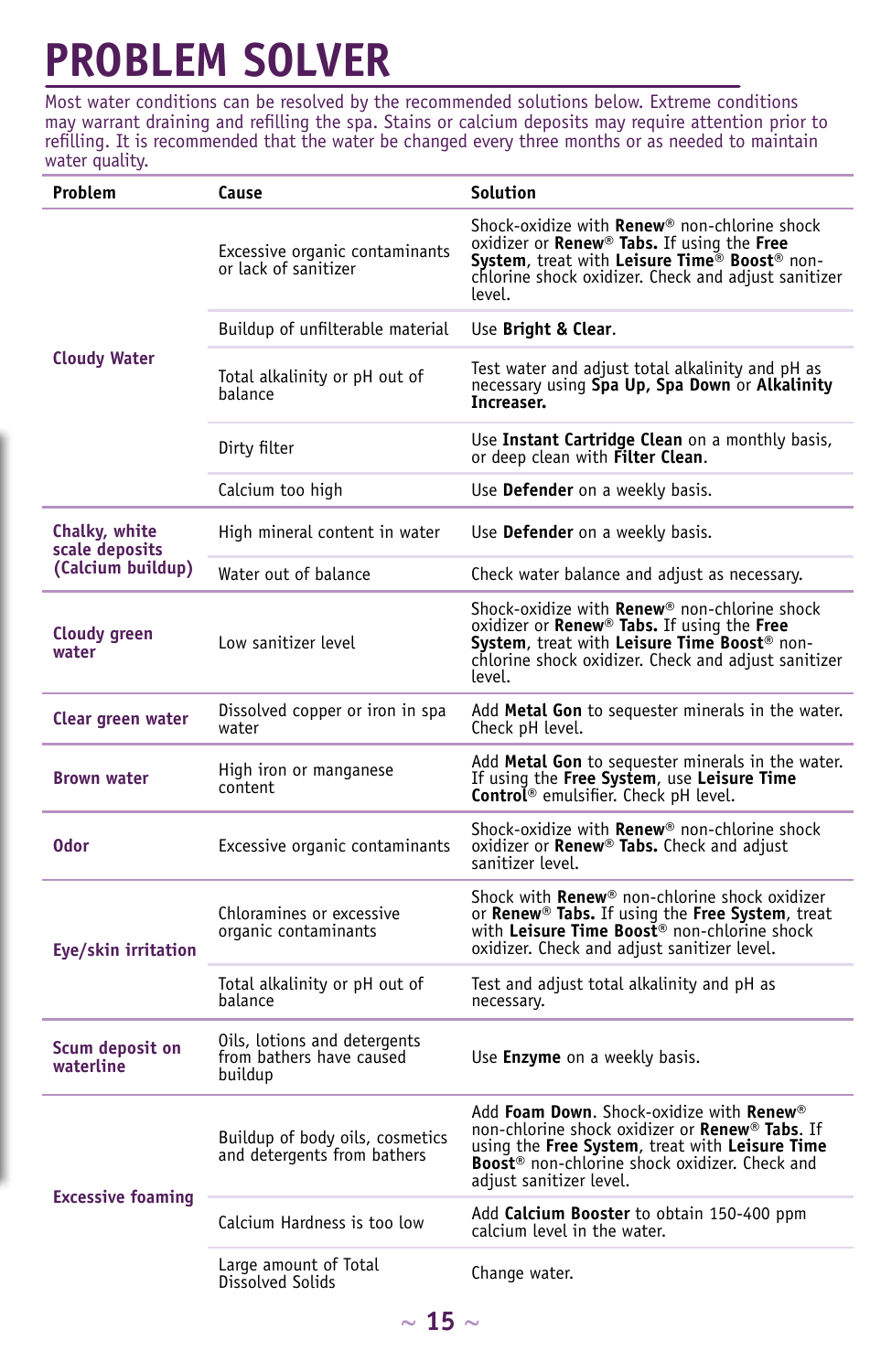# **PRODUCT**

|                                                                                | <b>CLARIFIERS</b>                                                                                                                                 |
|--------------------------------------------------------------------------------|---------------------------------------------------------------------------------------------------------------------------------------------------|
| Bright & Clear                                                                 | Helps the filter remove small, normally unfilterable particles, leaving your<br>spa water clean and clear.                                        |
| Enzyme                                                                         | Breaks down oils, lotions and organics that can cause odors, scum lines and<br>cloudy water.                                                      |
| Foam Down                                                                      | Quickly eliminates unsightly foaming.                                                                                                             |
| Spa Algaecide                                                                  | Kills and prevents all types of algae.                                                                                                            |
|                                                                                | <b>BALANCERS</b>                                                                                                                                  |
| <b>Alkalinity Increaser</b>                                                    | Granular formula that increases alkalinity levels.                                                                                                |
| Calcium Booster                                                                | Increases water hardness levels to help prevent foaming and equipment<br>corrosion.                                                               |
| Liquid Spa Up                                                                  | Increases pH levels. No mixing required prior to application.                                                                                     |
| Liquid Spa Down                                                                | Lowers pH levels. No mixing required prior to application.                                                                                        |
| pH Balance                                                                     | Liquid formula that locks-in pH levels between 7.2 and 7.8 in soft water.                                                                         |
| pH Balance Plus                                                                | A granular formula that works well in hard water to lock-in pH levels<br>between 7.2 and 7.8.                                                     |
| Spa Up                                                                         | Granular formula that raises the pH and alkalinity of spa water.                                                                                  |
| Spa Down                                                                       | Granular formula that lowers the pH and alkalinity of spa water.                                                                                  |
|                                                                                |                                                                                                                                                   |
|                                                                                | <b>SANITIZERS</b>                                                                                                                                 |
| <b>Brom Tabs</b>                                                               | Slow dissolving. Sanitizes and disinfects water. Fits in most feeders.                                                                            |
| Reserve & Renew <sup>®</sup><br>System                                         | A two-part bromine sanitizing system that eliminates the need for a float<br>or brominator or handling dry chlorine. Easy-to-use and hassle-free. |
| Reserve                                                                        | Bromide salts used in conjunction with Renew® non-chlorine shock oxidizer<br>or tabs to create a bromine sanitizing system.                       |
| Sodium Bromide                                                                 | Use at start-up with <b>Brom Tabs</b> for a complete bromine-based spa.                                                                           |
| Leisure Time <sup>®</sup> Spa 56<br><b>Chlorinating Granules</b>               | Effectively sanitizes and disinfects hot water.                                                                                                   |
| Spa Minerals                                                                   | Use in your spa filter with any sanitizing system to create softer, cleaner<br>spa water.                                                         |
|                                                                                | CHLORINE AND BROMINE-FREE SANITIZING SYSTEM                                                                                                       |
| Leisure Time <sup>®</sup> Boost <sup>®</sup><br>Non-chlorine Shock<br>Oxidizer | Non-chlorine liquid shock oxidizer designed for use with the Free System.                                                                         |
| Leisure Time <sup>®</sup><br>Control <sup>®</sup> Emulsifier                   | Dual-action formula prevents unsightly water line film, stains and scale.<br>Designed for use with the Free System.                               |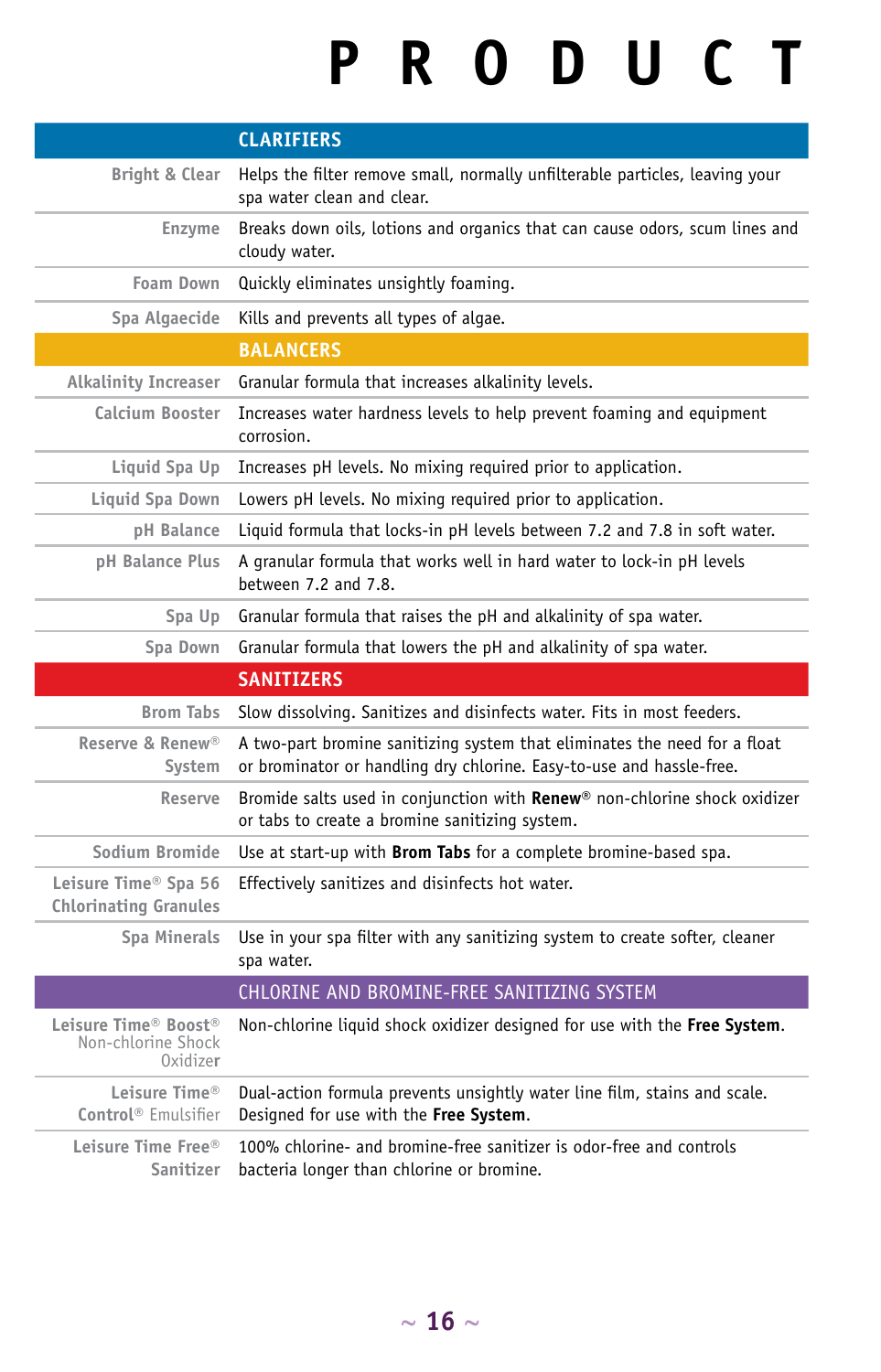## **GUIDE**

|                                                                          | <b>STAIN &amp; SCALE TREATMENT</b>                                                                                                                                                                       |
|--------------------------------------------------------------------------|----------------------------------------------------------------------------------------------------------------------------------------------------------------------------------------------------------|
| Defender                                                                 | Prevents and inhibits calcium stain and scale buildup for protection of spa<br>surfaces and equipment.                                                                                                   |
| Metal Gon                                                                | Prevents metal staining of spa surfaces. Use when filling spa.                                                                                                                                           |
|                                                                          | <b>SHOCK OXIDIZER TREATMENTS</b>                                                                                                                                                                         |
| Renew <sup>®</sup> Tabs                                                  | Chlorine-free tablets. Rids spa of odor causing organic contaminants.<br>Easy-to-use. No measuring.                                                                                                      |
| Renew <sup>®</sup> Non-chlorine<br>shock oxidizer                        | Chlorine-free. Eliminates odors and reduces irritating contaminants.<br>Use as a two-part system with Reserve or as a shock with Leisure Time <sup>®</sup><br>Spa 56 Chlorinating Granules or Brom Tabs. |
|                                                                          | <b>ACCESSORIES</b>                                                                                                                                                                                       |
| Leasure Time <sup>®</sup><br>CitraBright <sup>®</sup><br>Surface Cleaner | This formula unlocks the cleaner power of natural citrus to remove grease<br>and grime from spa surfaces. Citrus scented.                                                                                |
| Cover Care &<br>Conditioner                                              | Cleans, restores and protects spa covers from weathering, fading<br>and discoloration.                                                                                                                   |
| <b>Fast Gloss</b>                                                        | Protects, waterproofs and seals spa finish with a reactive silicone to<br>prevent fading and oxidation.                                                                                                  |
| <b>Instant Cartridge</b><br>Clean                                        | Remove oil, grease, calcium and scale from cartridge filter elements in<br>just 5 minutes. With color spray indicator.                                                                                   |
| Jet Clean                                                                | Keeps spa and jetted tub plumbing clear of organics, oils, dirt and minerals.                                                                                                                            |
| <b>Filter Clean</b>                                                      | An overnight deep cleaning solution for filters to remove dirt, grease, oil<br>buildup and scale deposits                                                                                                |
| Leak Seal                                                                | Seals minor leaks in spa surfaces and plumbing.                                                                                                                                                          |
| Spa & Hot Water Test<br><b>Strips</b>                                    | Easy-to-read strips that test for pH, alkalinity, 3 varieties: Free Sanitizer,<br>Chlorine or Bromine, calcium-hardness, and bromine or chlorine.                                                        |